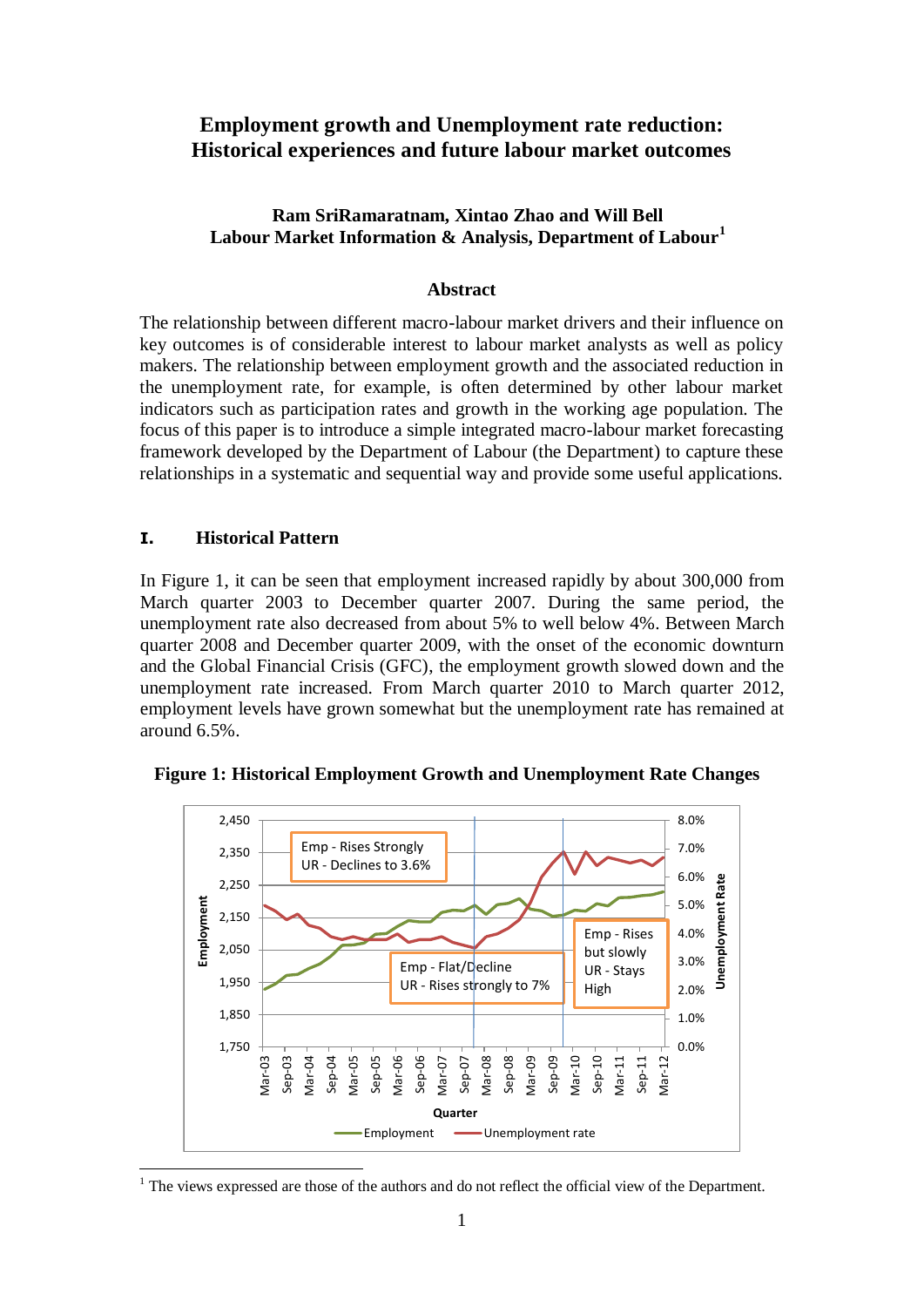Hence the relationship between employment growth and unemployment rate can be summarized as follows:

- During 2003–07, annual employment growth rate of 3% to 4% was enough to drive the unemployment rate down to below 4%.
- Conversely, employment growth of -2% to 1% from 2008–10 led to the unemployment rate rising to 7% in late 2009 and mid-2010.
- Despite annual employment growth of 1% to 2% since then and throughout 2011, the unemployment rate has remained flat and high around 6.5% for much of the 2011 calendar year.

From Figure 2, it could be seen that between March quarter 2003 and December quarter 2007, the participation rate increased quite rapidly. During this period, the unemployment rate also decreased rapidly below 4%. During March quarter 2008 to March quarter 2012, the participation rate remained flat initially but has increased somewhat since December quarter 2010. But unemployment rate rose sharply between December quarter 2007 and December quarter 2009 and has been flat since then except for a small rise in the latest March quarter 2012.



 **Figure 2: Historical Participation Rate and Unemployment Rate Changes**

In summary, the following developments could be seen over the 10 year historical period:

- Participation rate rose from 65% to over 68% while employment growth rate was between 2% to 4% and unemployment rate declined from above 5% to well below 4% during the 2003 to 2007 period,
- Participation rate remained high during the 2007-08 period when employment growth weakened and the unemployment rate rose.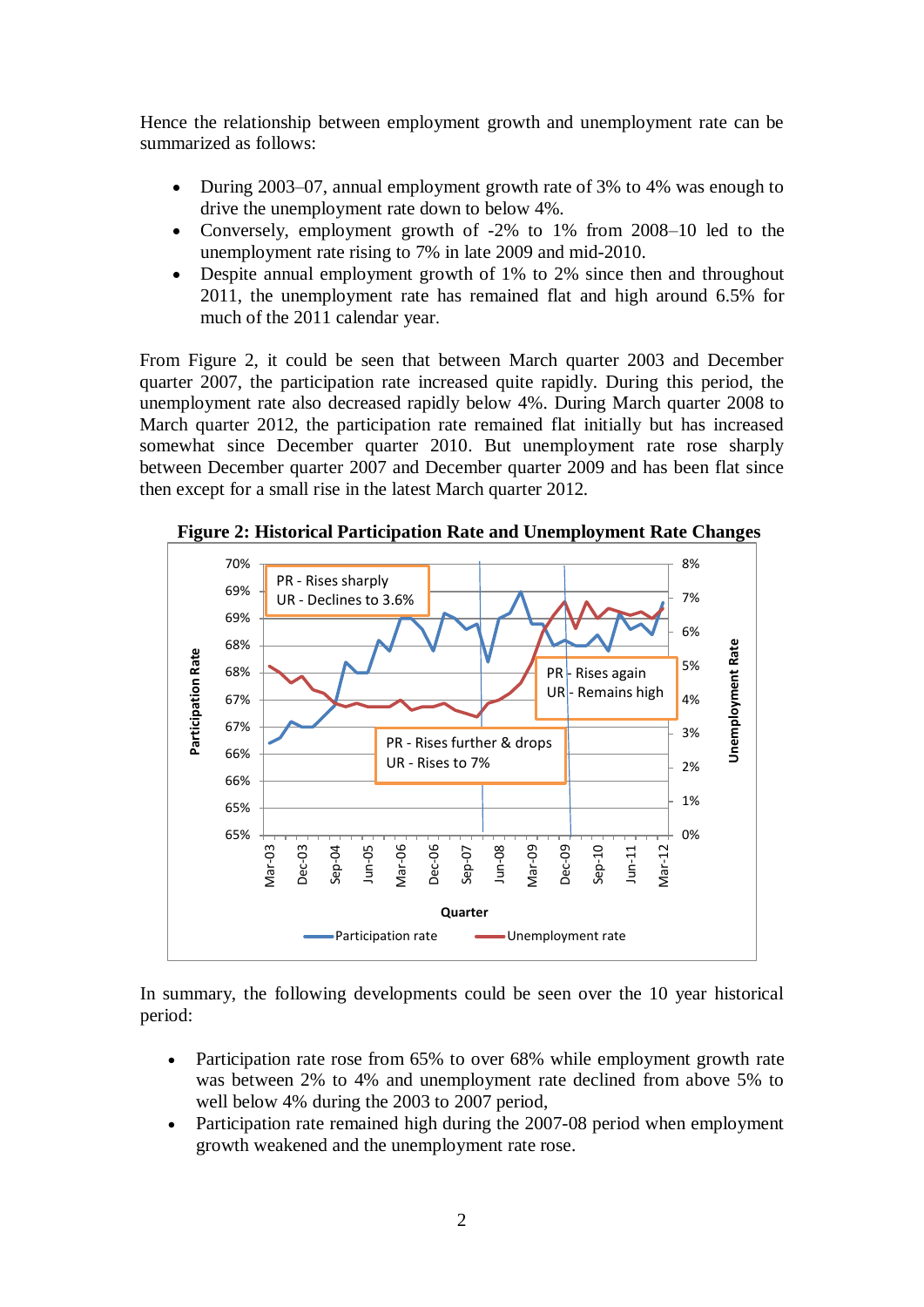• Over the period from 2008-10 participation rate declined somewhat when the unemployment rate remained flat at above 6.5% and when employment growth was positive but weak.

It appears that the difference between full-time and part-time unemployment rates which averaged about 3% during the 2000-2008 period, rose to well over 4% in 2009 and also above 5% in 2010. This is likely to be influenced by the differential employment growth of full-time and part-time job holders, latter mainly including the youth. The impact of this labour market development on employment growth and its impact on participation rate and unemployment rate require further understanding but is not part of the analysis included in this paper.

## **II. Model Structure**

The framework below requires limited inputs, GDP and the working-age population being the only exogenous drivers, and is set up in a combined structural and time series estimation framework and in seasonally adjusted terms.

1) Overall Labour Market Components

In the overall labour market, working age population consists of labour force and not in labour force. Labour force includes employment level and unemployment level. Migration along with natural rate of population growth impacts on the working age population.



## 2) Factors Influencing Unemployment Rate Changes

Employment is an important factor that influences unemployment rate changes. When employment increases (or decreases) and labour force is unchanged, unemployment rate decreases (or increases). Working age population is also an important factor that impacts on unemployment rate changes. If working age population changes lead to labour force changes and employment growth is unchanged, unemployment rate changes.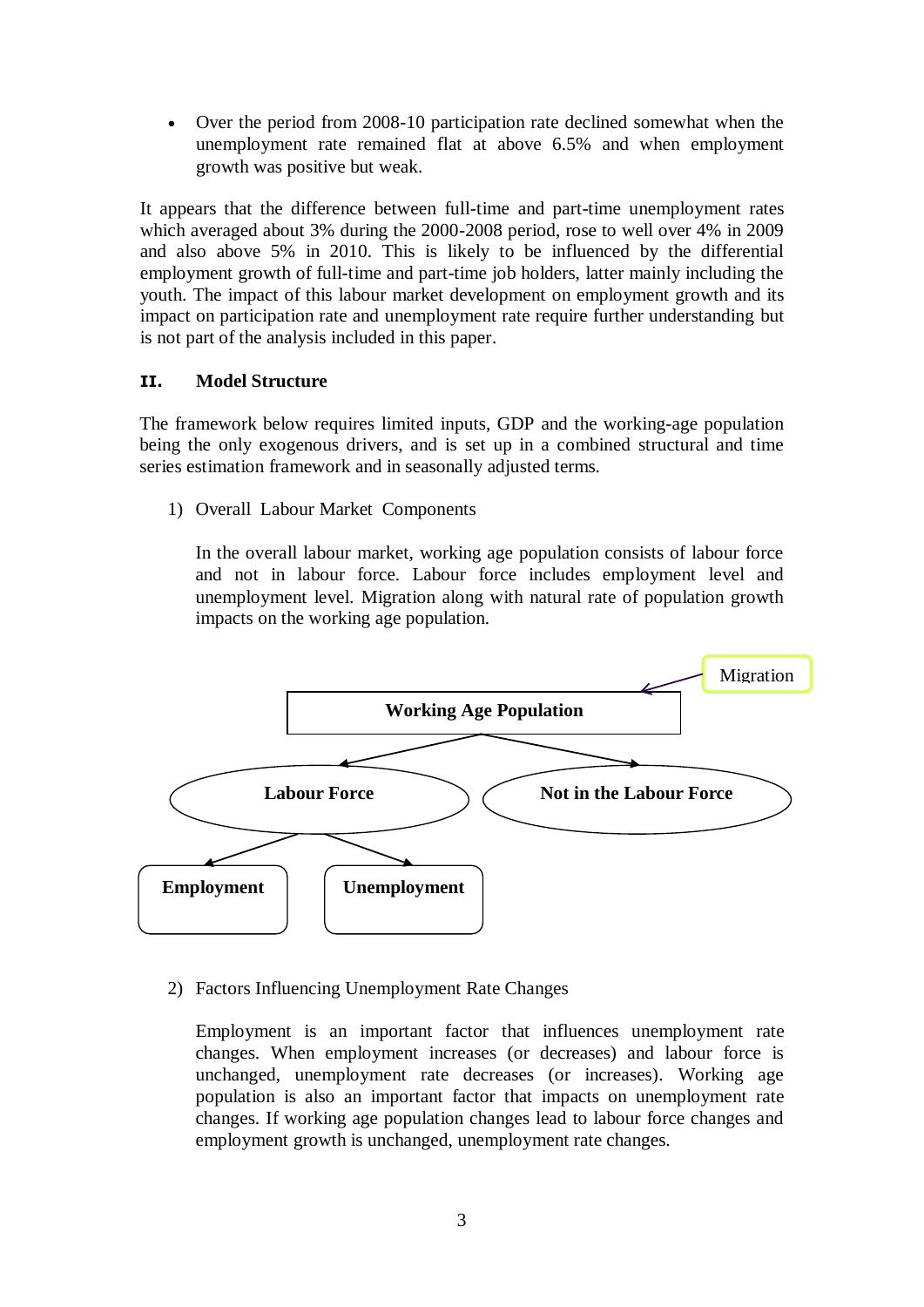## **III. Equations of the Model**

A. Aggregate analysis of Employment growth, Labour Force analysis and Forecasts:

For the model to forecast unemployment rates, there are two categories of linear time series regression equations. The first equation is to use GDP to forecast employment level. In this equation, the dependent variable is current employment in logarithmic terms, integrated to the order 1. The independent variables are GDP lagged by 3, 5 and 16 quarters in logarithmic terms, integrated to the order 1 (see Appendix A).

B. Disaggregated Participation Rate Analysis and Forecasts:

In order to forecast participation rate of every age cohort using its lags and current  $\&$ lagged employment rate, we estimated a set of equations. The group of equations consists of 11 equations to forecast participation rates for the full spectrum of 5 yearly age cohorts from age 15 to 65+ covering 15-19, 20-24, 25-29, 30-34, 35-39, 40-44, 45-49, 50-54, 55-59, 60-64 and 65+ cohorts, respectively.

In each of these equations, the dependent variable is the participation rate of corresponding age cohort in logarithmic terms, integrated to the order 1. The independent variables may be lagged dependent variable, current employment rate and lagged employment rate in logarithmic terms, integrated to the order 1. The form of the equations is as follows:

$$
DLPR_{it} = \alpha_i DLPR_{i,t-p} + \beta_i DLER_{i,t-q} + \epsilon_{it}
$$

where i denotes age cohort, t is the quarterly time period,  $p = 1, 2, 3, \dots$ , m and  $q = 0$ ,  $1, 2, \ldots, n$ .

**Figure 3 Participation Rate by Age Cohorts: Historical (2002-2012) and Forecasts (2012-2014)**

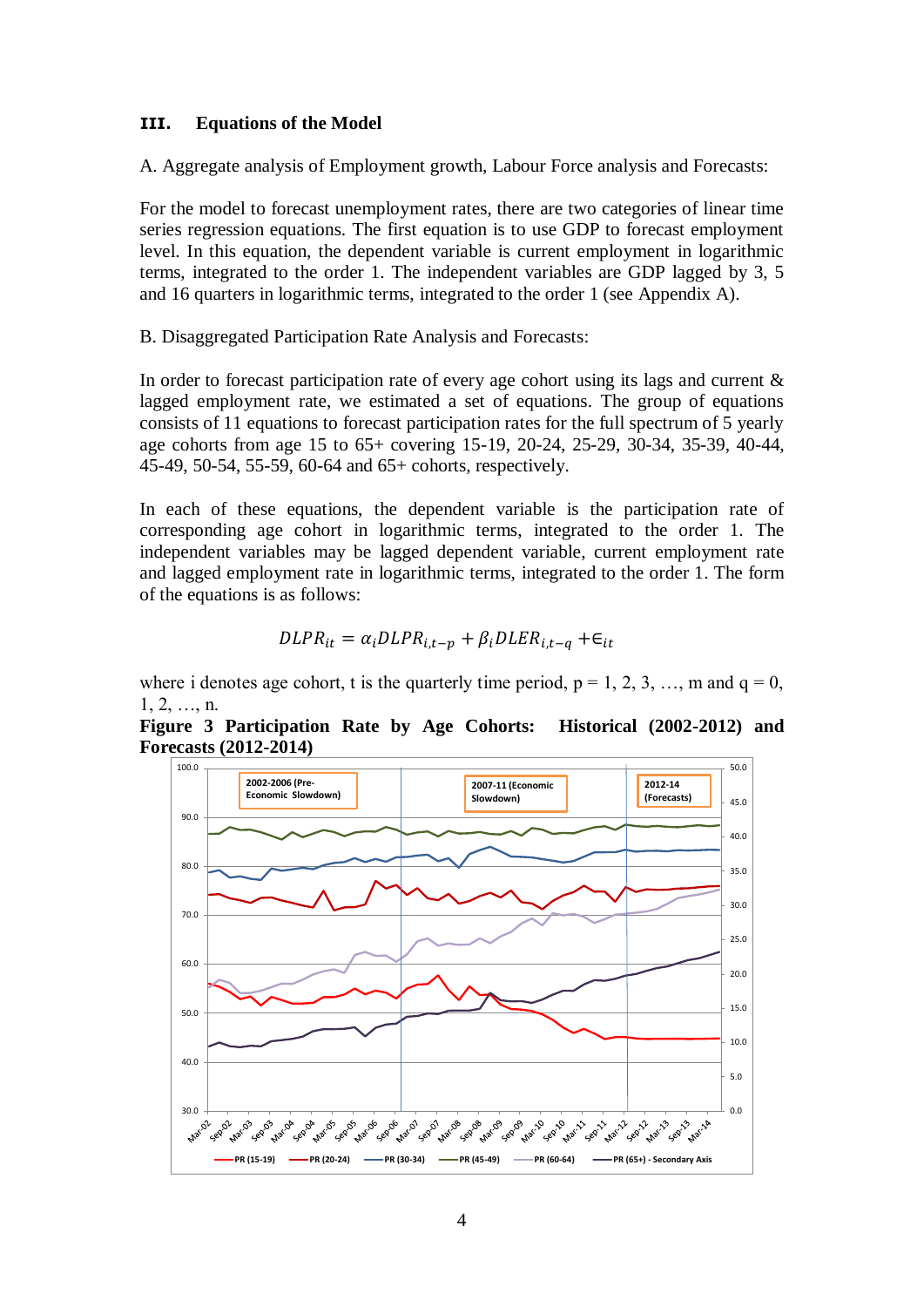Participation rate is another important factor that affects unemployment rate changes. In Figure 3, the participation rate changes for six out of the eleven 5-yearly age cohorts have been presented for the historical (2002-12 March year) and forecast (2012-14) periods to contrast those age cohorts which had experienced substantial changes with those which had remained fairly stable.

This is based on the analysis of the age cohorts which had seen the greatest changes in the levels and percentages over the past 8 quarters as well as expected over the next 8 quarters (Appendix B: Table 2). The forecasts are based on the equations for disaggregated participation rates reported in Appendix B: Table 1 where the lagged disaggregated participation rates and aggregate employment rates are used to achieve the best fit of each equation. Five out of the 11 equations included lagged aggregate employment rates.

The average values (means) and their volatility measured as the coefficient of variation is summarised in Appendix B: Table 3. This analysis suggests that:

- (1) the age cohorts which had seen the greatest changes over the two historical sub-periods (2002-06 and 2007-11) are those representing the
	- a. "Entrants" to the working age population (15-19 age group)
	- b. The post-peak participation rate age cohorts (the 60-64 age cohort in particular) and
	- c. The 65+ age cohort which includes the "potential retirees".
- (2) the age cohorts which had seen the least changes over the two historical sub-periods (2002-06 and 2007-11) are those covering the
	- a. Pre-peak participation rate (30-34 and 35-39) age cohorts
	- b. Peak participation rate (40-44, 45-49 and 50-54) age cohorts and to some extent
	- c. The "Trainees" (20-24 and 25-29) age cohorts.

The forecasts based on the equations reported in Appendix B: Table 1 indicate that the decline in the participation rate of the entrants to the labour market (15-19 age cohort) seen during the 2007-11 period in particular may have bottomed out while the participation rate of those in the older age cohorts, both post peak 60-64 age cohort and the potential retiree 65+ age cohort, is likely to continue to rise at recent historical growth rates.

## **IV. Results**

## **Baseline results on employment growth, participation and unemployment rates (under a net migration scenario of 5,000)**

Using equation 1 of Appendix A, employment levels can be forecast for the next 2 quarters (e.g. from June quarter 2012 to Sept. quarter 2012). In order to forecast unemployment rates further out, we need the forecasts of employment levels from December quarter 2012 onwards. Using the baseline short-term employment forecast model developed by Infometrics for the Department, employment levels could be forecast for quarterly periods until June quarter 2014.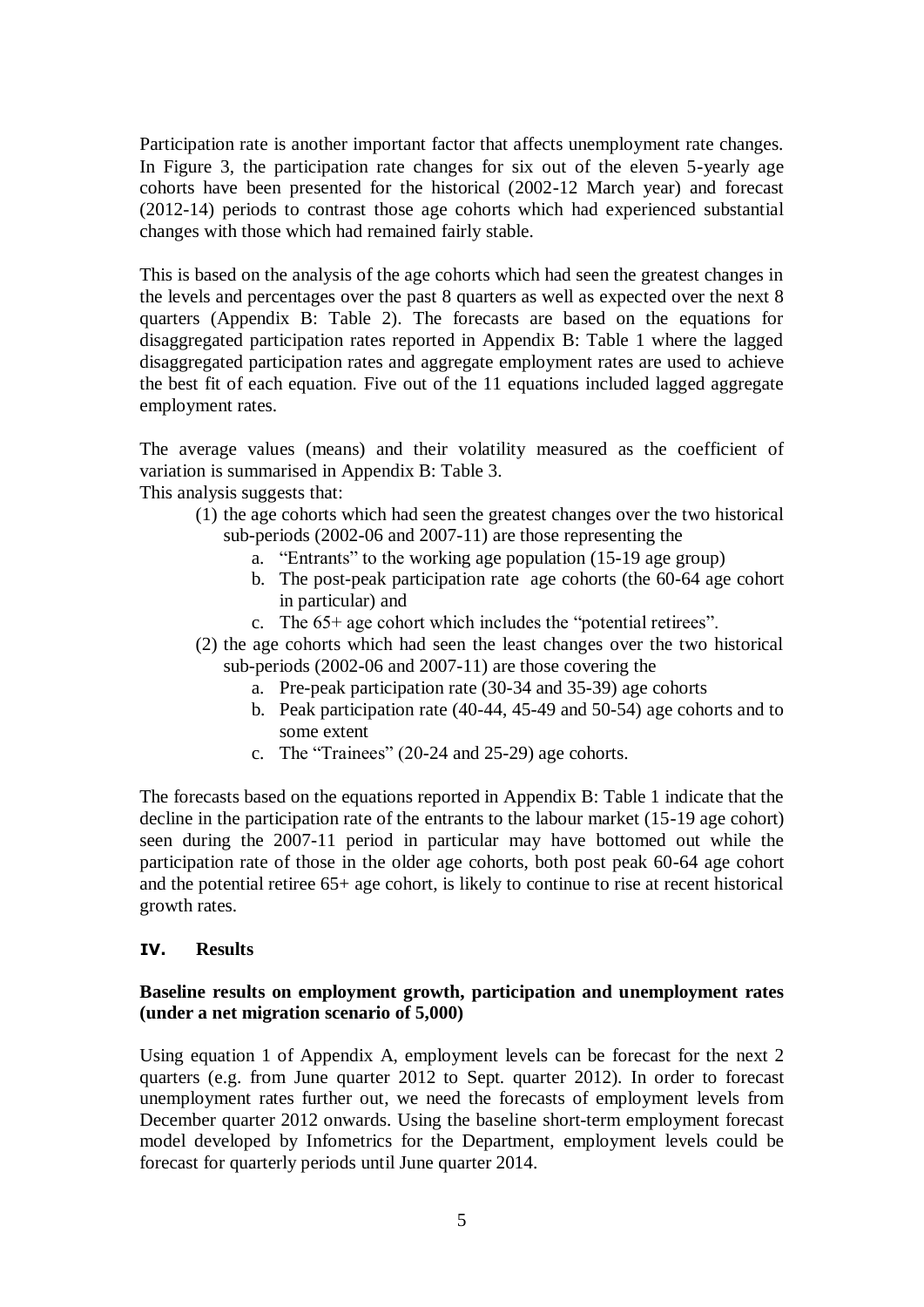From Statistics New Zealand, we obtained the forecasts of the WAP for the midpoints of the next 9 quarters. The mid-points mean "medium fertility, medium mortality and long-term annual net migration of 5,000". Based on the forecasts of employment levels from June quarter 2012 to June quarter 2014 and the WAP from June quarter 2012 to June quarter 2014, we derive the forecasts of employment rates from June quarter 2012 to June quarter 2014 (see Identity 1 of Appendix A).

Then we use lagged participation rate of every age cohort, current and lagged employment rates to forecast the participation rate of every age cohort (see Appendix B). Finally we obtained forecast participation rates from June quarter 2012 to June quarter 2014 by calculating weighted average of all forecasting participation rates of age cohorts. The weights are the forecast WAPs of corresponding age cohorts.

Then we use the WAP and participation rate forecasts to calculate the forecasts of labour force (see Identity 2 of Appendix A). Next we get forecast unemployment levels using the forecasts of labour force and employment levels (see Identity 3 of Appendix A). Finally we forecast the unemployment rate using the forecast levels of unemployment and labour force (see Identity 4 of Appendix A). As seasonally adjusted data is used in the whole process, the forecast unemployment rate is also seasonally adjusted.

The data related to the baseline forecasts of unemployment rate and the associated employment growth and participation rates could be seen in the following two graphs (Figures 4  $\&$  5) and the two tables (Tables 1  $\&$  2) provided later summarizing these results.



**Figure 4: Historical & Forecast Employment growth and Unemployment Rate Changes**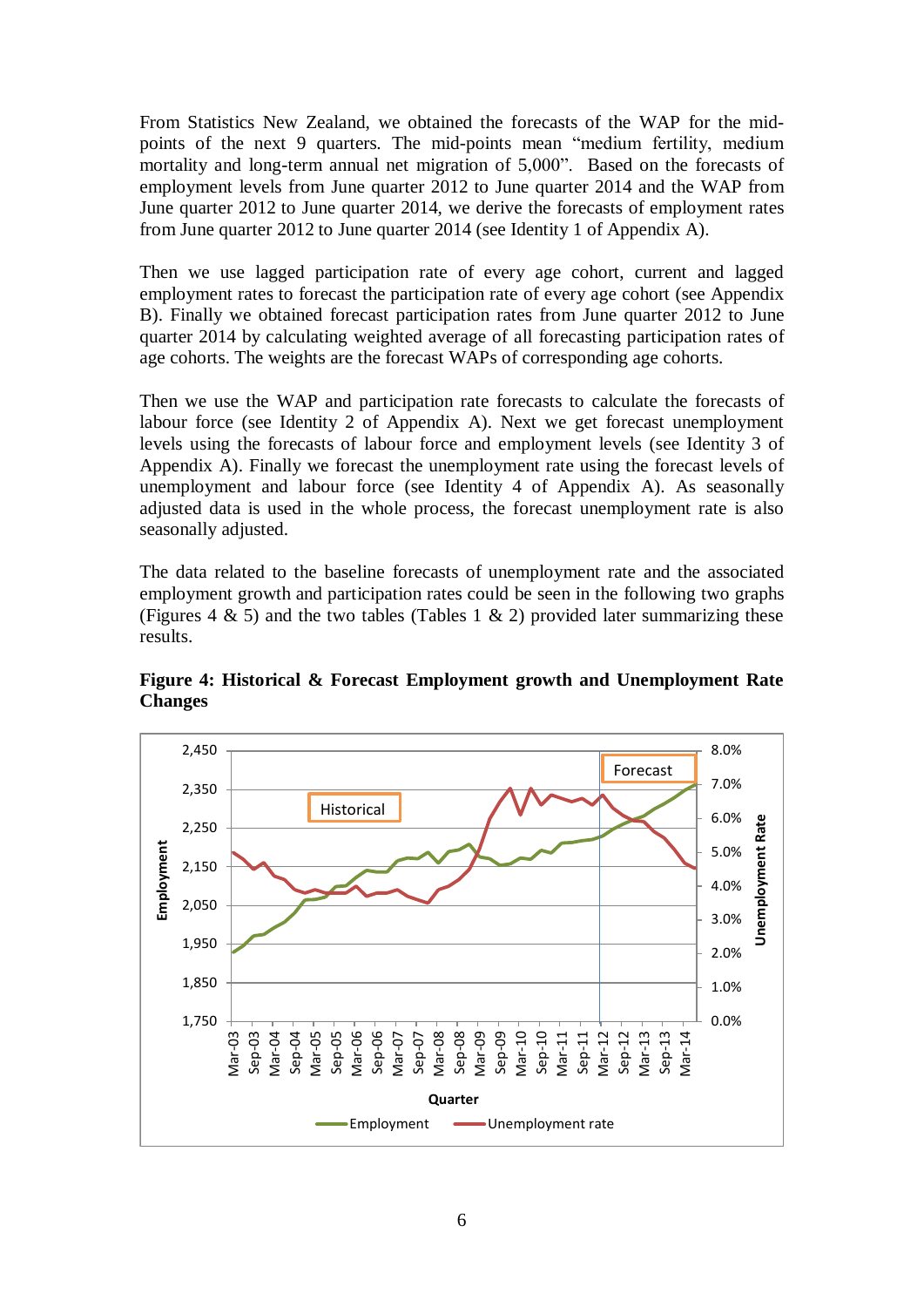

**Figure 5: Historical & Forecast Participation Rate and Unemployment Rate Changes**

According to Table 1, from June quarter 2012 to June quarter 2014, the forecasts of employment levels are always increasing (see Table 1). During the periods, there are 114,000 more people employed. The corresponding average quarterly growth rate is about 0.60%. The forecasts of WAP are enhancing with the period increase from June quarter 2012 to June quarter 2014. During this period, the increase in the WAP is 62,000. The average quarterly growth rate of WAP forecasts is about 0.22%. The enhancement of employment forecasts is much more than that of WAP forecasts because the growth rate of the former is about three times that of the latter. This leads to 0.41% average quarterly growth rate of employment rates.

| Quarter           | <b>Employment</b> | <b>Working Age Population</b> | <b>Employment Rate</b> |
|-------------------|-------------------|-------------------------------|------------------------|
| <b>June 2012</b>  | 2,248,000         | 3,497,000                     | 64.3%                  |
| <b>Sept. 2012</b> | 2,261,000         | 3,504,000                     | 64.5%                  |
| Dec. 2012         | 2,272,000         | 3,512,000                     | 64.7%                  |
| Mar. 2013         | 2,281,000         | 3,519,000                     | 64.8%                  |
| <b>June 2013</b>  | 2,300,000         | 3,528,000                     | 65.2%                  |
| Sept. 2013        | 2,313,000         | 3,536,000                     | 65.4%                  |
| Dec. 2013         | 2,330,000         | 3,543,000                     | 65.7%                  |
| Mar. 2014         | 2,348,000         | 3,551,000                     | 66.1%                  |
| <b>June 2014</b>  | 2,362,000         | 3,559,000                     | 66.4%                  |

 **Table 1 The forecasts of employment, working age population and employment rate**

Based on Table 2, the forecasts of PR are increasing from June quarter 2012 to June quarter 2014. The average quarterly growth rate of PR is about 0.16%. During the periods, the enhancements of WAP forecasts and PR forecasts result in the increase of corresponding labour force forecasts. The average quarterly growth rate of labour force is about 0.39%. Because the enhancement of employment forecasts is more than that of labour force forecasts, the forecasts of unemployment level are decreasing from June quarter 2012 to June quarter 2014 except for March quarter 2013. Then the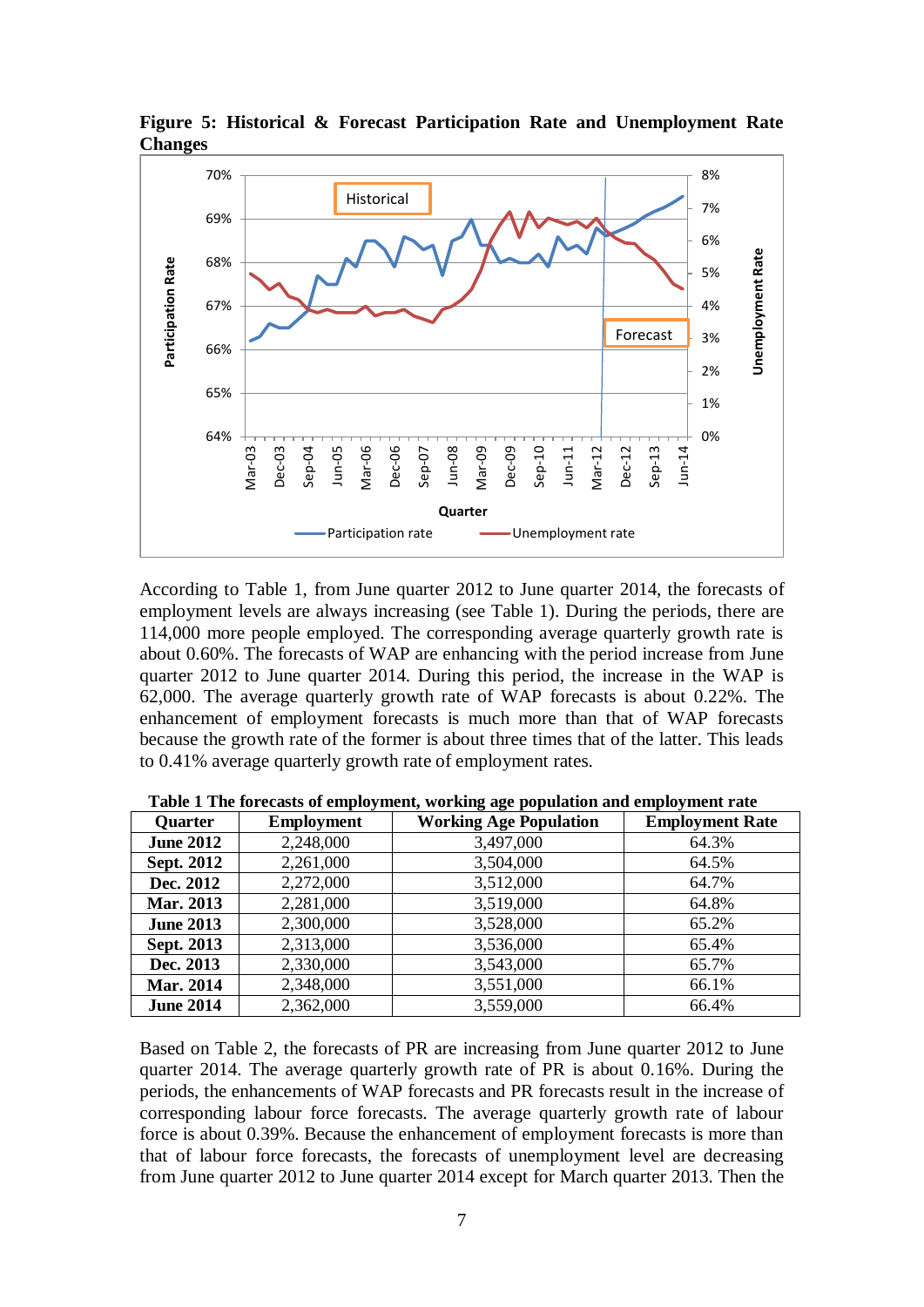forecasts of unemployment rate are decreasing from 6.3% in June quarter 2012 to 4.5% in June quarter 2014.

|                   | $\frac{1}{2}$             |                     | $\sim$ , and $\sim$ , and |                     |
|-------------------|---------------------------|---------------------|---------------------------|---------------------|
| <b>Quarter</b>    | <b>Participation Rate</b> | <b>Labour Force</b> | <b>Unemployment</b>       | <b>Unemployment</b> |
|                   |                           |                     |                           | Rate                |
| <b>June 2012</b>  | 68.6%                     | 2,399,000           | 151,000                   | 6.3%                |
| <b>Sept. 2012</b> | 68.7%                     | 2,408,000           | 147,000                   | 6.1%                |
| Dec. 2012         | 68.8%                     | 2,416,000           | 143,000                   | 5.9%                |
| Mar. 2013         | 68.9%                     | 2,425,000           | 143,000                   | 5.9%                |
| <b>June 2013</b>  | 69.1%                     | 2,437,000           | 137,000                   | 5.6%                |
| Sept. 2013        | 69.2%                     | 2,446,000           | 133,000                   | 5.4%                |
| Dec. 2013         | 69.3%                     | 2,454,000           | 125,000                   | 5.1%                |
| Mar. 2014         | 69.4%                     | 2,464,000           | 115,000                   | 4.7%                |
| <b>June 2014</b>  | 69.5%                     | 2,474,000           | 112,000                   | 4.5%                |

**Table 2 The forecasts of participation rate, labour force, unemployment level and rate**

## **V. Summary and Labour Market Implications**

The method described here is a simple integrated macro-labour market forecasting framework. It is also a new method to forecast short-term unemployment rate within the Department. It only requires limited inputs, GDP and the working age population. It is useful for purposes of the Department's quarterly Labour Market Update when the implications of the latest GDP releases for the labour market are also discussed (midway between HLFS releases) and for the HLFS preview process (one week ahead of each HLFS release). In addition, the model provides the forecasts of other important labour market components such as participation rate, labour force growth and so on. Based on these forecasts, trends in key macro labour market components and relationship between the macro labour market drivers could be assessed better.

Over the 5 years from 2003-08, there was about 250,000 employment growth or on average about 50,000 annual employment growth. This led to about 1.5% unemployment rate reduction from 5% to 3.5%. During this period, participation rate also rose by 3% from 66% to 69%. Over the 4 years from 2008-12, with the advent of the economic slowdown, there was about 80,000 employment gain or on average, about 20,000 net annual employment growth. This led to the doubling of the unemployment rate to 7% before falling somewhat. During this period, participation rate declined by 1% initially before making up most of this fall.

Over the 2 year forecast period from 2012-14, about 100,000 employment growth or on average about 50,000 annual employment growth associated mainly with the Canterbury re-build could lead to about 2% unemployment rate reduction from about 6.5% to 4.5%. During this period, participation rate also could rise by about 1% from 68.5% to 69.5% limiting further decline in the unemployment rate.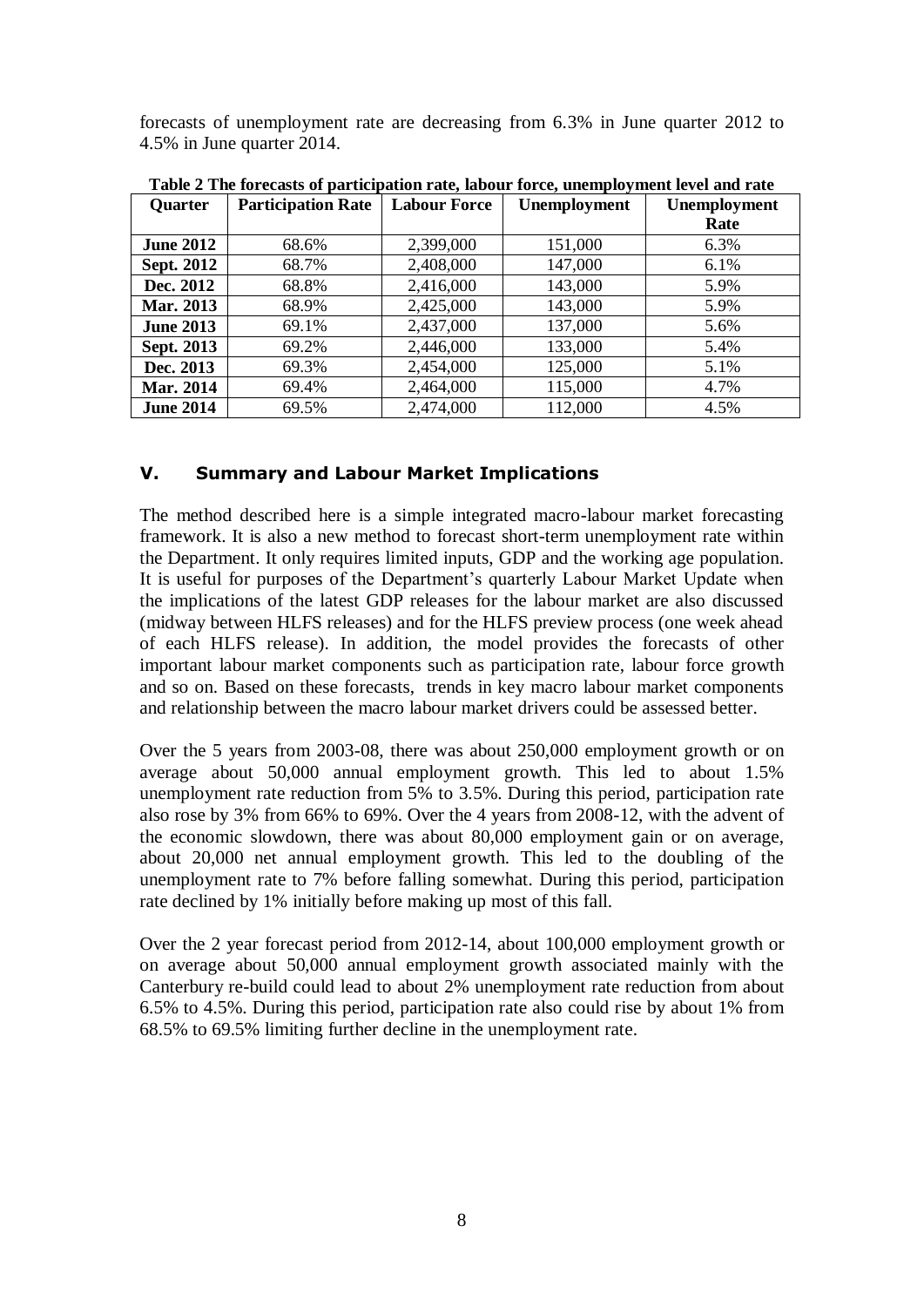#### **Appendix A: Estimated Aggregate Equations, Derivations & Identities**

Equation 1: Forecast employment levels using GDP.

Dependent Variable: DLEMP Method: Least Squares Date: 05/21/12 Time: 14:37 Sample (adjusted): 1991Q3 2012Q1 Included observations: 83 after adjustments HAC standard errors & covariance (Bartlett kernel, Integer User bandwidth = 35.0000)

| Variable                                                                                                                         | Coefficient                                                                      | Std. Error                                                                                                                           | t-Statistic                                     | Prob.                                                                         |
|----------------------------------------------------------------------------------------------------------------------------------|----------------------------------------------------------------------------------|--------------------------------------------------------------------------------------------------------------------------------------|-------------------------------------------------|-------------------------------------------------------------------------------|
| C<br>DLGDP(-3)<br>DLGDP(-5)<br>DLGDP(-16)                                                                                        | 0.003753<br>0.242872<br>0.144392<br>$-0.230740$                                  | 0.000472<br>0.070604<br>0.041401<br>0.044176                                                                                         | 7.952375<br>3.439929<br>3.487664<br>$-5.223246$ | 0.0000<br>0.0009<br>0.0008<br>0.0000                                          |
| R-squared<br>Adjusted R-squared<br>S.E. of regression<br>Sum squared resid<br>Log likelihood<br>F-statistic<br>Prob(F-statistic) | 0.259160<br>0.231027<br>0.005683<br>0.002551<br>313.4111<br>9.211899<br>0.000027 | Mean dependent var<br>S.D. dependent var<br>Akaike info criterion<br>Schwarz criterion<br>Hannan-Quinn criter.<br>Durbin-Watson stat |                                                 | 0.004666<br>0.006481<br>$-7.455689$<br>$-7.339118$<br>$-7.408857$<br>2.324589 |

There are some derivations and identities in this forecasting framework as follows:

(1) 
$$
ER_t = \frac{EMP_t}{WAP_t}
$$
  
\n(2) 
$$
LF_t = PR_t * WAP_t
$$
  
\n(3) 
$$
UE_t = LF_t - EMP_t
$$
  
\n(4) 
$$
UR_t = \frac{UE_t}{LF_t}
$$

In which;

 $EMP<sub>t</sub>$  = Employment level  $GDP_t = GDP$  $WAP_t = \text{Working age population}$  $ER_t =$  Employment rate  $PR_t$  = Participation rate  $LF_t =$  Labour force  $UE_t =$  Unemployment level  $UR_t =$  Unemployment rate.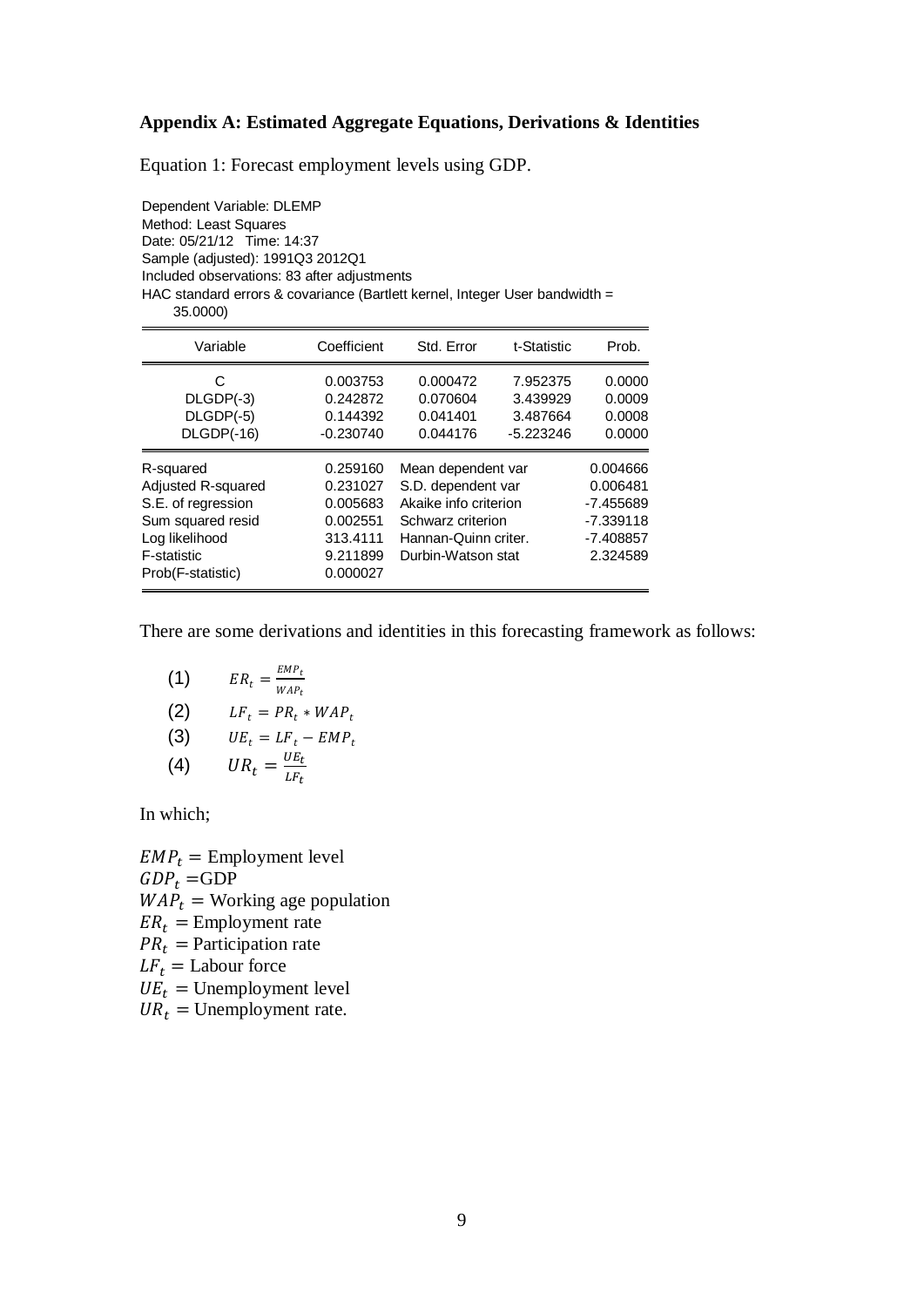**Appendix B: Estimated Disaggregated Participation Rate Equations and Analysis of Historical Changes by Age Cohorts**

| Items            | Dependent Variables - Changes in lagged Participation Rates (DLPR) by Age Cohorts |             |             |             |            |             |             |             |             |             |             |
|------------------|-----------------------------------------------------------------------------------|-------------|-------------|-------------|------------|-------------|-------------|-------------|-------------|-------------|-------------|
| Independent      | $15-19$                                                                           | $20 - 24$   | $25 - 29$   | 30-34       | $35-39$    | 40-44       | 45-49       | 50-54       | 55-59       | 60-64       | $65+$       |
| <b>Variables</b> |                                                                                   |             |             |             |            |             |             |             |             |             |             |
| $DLPR(-1)$       | $-0.226***$                                                                       | $-0.385***$ | $-0.353***$ | $-0.260**$  | $-0.245**$ | $-0.384***$ | $-0.405***$ | $-0.374***$ |             |             | $-0.257***$ |
| $DLPR(-2)$       |                                                                                   |             | $-0.220***$ |             |            |             | $-0.310***$ |             |             |             |             |
| $DLPR(-3)$       |                                                                                   |             |             |             |            |             | $-0.255**$  | $-0.223**$  | $-0.188***$ |             | $0.145***$  |
| $DLPR(-4)$       |                                                                                   |             |             | $-0.356***$ |            | $-0.173**$  | $-0.325***$ | $-0.273***$ | $-0.178***$ | $-0.317***$ |             |
| $DLPR(-5)$       |                                                                                   |             |             |             |            |             | $-0.207**$  |             |             | $0.226***$  |             |
| $DLPR(-6)$       |                                                                                   |             | $0.214***$  |             |            |             |             |             |             |             |             |
| $DLPR(-8)$       |                                                                                   |             |             |             |            |             | $-0.212**$  |             | $-0.128***$ | $-0.323***$ |             |
| $DLPR(-9)$       |                                                                                   |             |             |             |            |             |             |             |             |             | $0.164***$  |
| <b>DLER</b>      |                                                                                   | $0.846***$  |             |             |            |             |             |             |             |             |             |
| $DLER(-1)$       |                                                                                   |             |             |             |            |             |             |             |             |             | 1.398**     |
| $DLER(-2)$       | $0.654***$                                                                        |             |             |             |            |             |             |             |             |             |             |
| $DLER(-3)$       | $0.665*$                                                                          |             |             |             | $0.266***$ |             |             |             |             |             |             |
| $DLER(-4)$       |                                                                                   |             |             |             |            |             |             |             | $0.271***$  |             |             |
| $DLER(-6)$       |                                                                                   |             |             |             |            |             |             |             | $0.400***$  |             |             |
| R-squared        | 0.109                                                                             | 0.286       | 0.190       | 0.209       | 0.123      | 0.164       | 0.259       | 0.218       | 0.174       | 0.284       | 0.110       |
| Adjusted         | 0.082                                                                             | 0.272       | 0.164       | 0.193       | 0.105      | 0.147       | 0.210       | 0.194       | 0.128       | 0.226       | 0.071       |
| R-squared        |                                                                                   |             |             |             |            |             |             |             |             |             |             |
| F                | 3.973                                                                             | 20.016      | 7.359       | 12.817      | 6.859      | 9.515       | 5.198       | 8.919       | 3.794       | 4.887       | 2.790       |
| <b>AIC</b>       | -4.556                                                                            | $-5.524$    | $-6.315$    | $-6.533$    | $-6.986$   | $-6.750$    | $-7.062$    | $-6.408$    | $-6.135$    | $-5.238$    | $-3.144$    |

**Table 1 of Appendix B: Equations Forecasting Participation Rates by Age Cohorts (based on average net migration=5,000)**